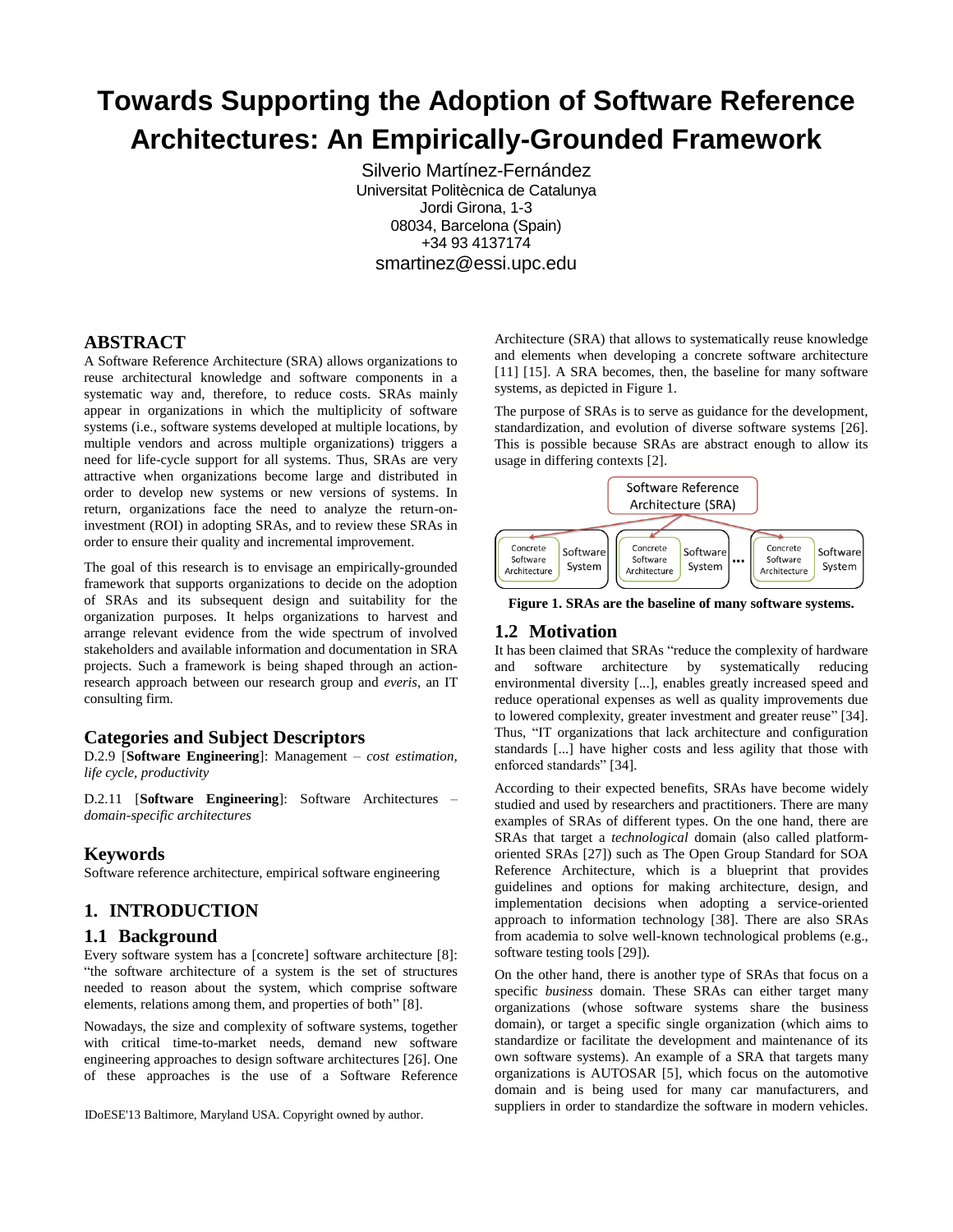An example of SRAs for a single organization is the SRA for NASA's Earth Science Data Systems, which facilitates and homogenizes the development of this type of systems [\[28\].](#page-7-8) In this thesis work, we pay special attention to this last type of SRAs, those that are designed for and adopted in a single organization. They appear in organizations where the multiplicity of software systems (i.e., systems developed at multiple locations, by multiple vendors and across multiple organizations) triggers a need for lifecycle support for all systems [\[11\].](#page-7-2) In this context, SRAs are very attractive when organizations become large and distributed [\[25\]](#page-7-9) in order to develop new systems or new versions of systems.

### <span id="page-1-1"></span>**1.3 Problem Statement**

Despite SRAs are considered a highly relevant strategic asset by industry and academia, there are still some gaps that hamper its successful adoption. While comprehensive methods have been defined for the analysis of cost and benefits (e.g., CBA[M \[8\]\)](#page-7-0) and the review (e.g., ATAM [\[10\]\)](#page-7-10) of (concrete) software architectures, SRAs have received relatively less attention in literature. The reason for this can be probably traced in an assumption that these methods for software architectures are directly applicable to SRAs. But in practice, as Angelov et al. point out [\[4\],](#page-6-2) practitioners face additional difficulties in working with SRAs. It is due to the specific features of SRAs with respect to software architectures [\[3\],](#page-6-3) such as the need of a high up-front investment, their generic nature and high level of abstraction, the wide group of stakeholders that they involve, or the risks from the instantiation in the organization's portfolio of software systems. This situation triggers specific questions that have not been addressed yet. Specifically, two major issues that need further research have been identified:

- 1. Lack of support for deciding on the adoption of SRA. There is a shortage of approaches to precisely evaluate the benefit of architecture projects [\[9\]](#page-7-11) in order to take informed decisions about adopting a SRA in an organization. Thus, managers and executives lack of support to analyze whether it is worth to invest on the adoption of a SRA in their organization and to calculate its return-on-investment (ROI).
- 2. Lack of support for SRA design and review. On the one hand, in spite of research on the elements that should compose a SRA [\[27\]](#page-7-5) and methods about how to design them [\[15\],](#page-7-3) there is little evidence and support about how they are actually put forward in practice. On the other hand, although there are several evaluation methods for SRA review [\[3\]\[14\]](#page-6-3)[\[17\],](#page-7-12) they have been hardly applied in the industrial practice. One potential reason could be that the organizations find them expensive to apply and hard to be customized and selected for their specific needs and practices [\[7\];](#page-7-13) especially because there is no support for identifying the real factors that might apply in their specific organizations (e.g., some methods suggest to consider the important quality attributes for the organization, but which are such attributes for the organization?). Therefore, in such situations, practitioners face difficulties that jeopardize the success of the SRA project.

In this context, we greatly believe that the availability of evidence about cost and benefits of real SRA acquisition programs and SRA design and review industrial experiences would serve as a basis for articulating a framework to support organizations and practitioners to face both problems.

The paper is structured as follows. Section [2](#page-1-0) describes previous work to cope with these two issues. Section [3](#page-2-0) shows the goal of this thesis. Section [4](#page-3-0) presents the empirically-grounded framework that aims to accomplish such goal. Section [5](#page-4-0) explains the action-research initiative in which the framework is being shaped and validated, and Section [6](#page-5-0) the threats to validity. Section [7](#page-6-4) shows the current status of this research and future work. Finally, Section [8](#page-6-5) exposes the points in which advice would be more valuable.

## <span id="page-1-0"></span>**2. RELATED WORK**

This section presents firstly related work for calculating the ROI of architecture-centric approaches; and secondly related work about reviewing SRAs.

#### **2.1 SRA Economics**

Although there is a lack of research in evaluating the economic viability of SRA adoption, there is a strong base of research in related areas that could be adapted with this purpose. One the one hand, given the reusable nature of Software Product Lines (SPL), the economic models that have been proposed in this area for identifying its costs and benefits can be adapted to SRA economics. However, our analysis of these models led us to identify that they mainly fall short in:

- Validation in industry. "Very few [economic models for product line architecture] actually have been used as a basis for further development or adopted in industry" [\[20\].](#page-7-14) Thus, "there is a clear need for many more empirical studies to validate existing models" [\[1\].](#page-6-6)
- Easy adoption of models in industry by identifying realistic metrics to collect and report. "It is difficult for the practitioners to evaluate the usability and usefulness of a proposed solution [economic models for product line architecture] for application in industry" [\[20\].](#page-7-14) No guidelines exist to fully operationalize the models in practic[e \[33\].](#page-7-15)

On the other hand, there is also related work in other areas. For instance, economics-driven software architecture analysis methods (e.g., CBAM [\[8\]\)](#page-7-0). However, existing proposals do not specifically aim at making an investment analysis of the adoption of an architecture-centric program. SRA adoption is actually a sub area inside their generic decision-making context. Furthermore, other works have addressed aspects as the quantification of the benefit from architecture projects that improve quality attributes [\[9\],](#page-7-11) and the uncertainties associated with early lifecycle cost estimation [\[13\].](#page-7-16) At a lower level, generic software metrics like design structure matrix (DSM), could also be adequate for calculating the cost and benefit factors of SRA adoption and make more complete models. As a result, the intended thesis uses and tailors knowledge in these mentioned areas for its own purposes.

### <span id="page-1-2"></span>**2.2 Review of SRAs**

The software architecture of a software system is an early result of the development cycle that helps to identify and address important quality aspects, such as system's performance, security, reliability, and maintainability, before the implementation of the system is started [\[10\].](#page-7-10) Therefore, it is a strategic approach for reducing complexity, costs and risks. As a result, to ensure architectural quality is an elusive goal. Thus, the practice of evaluating software architectures (i.e., the process of evaluating whether suitable aspects have been addressed) has matured, with well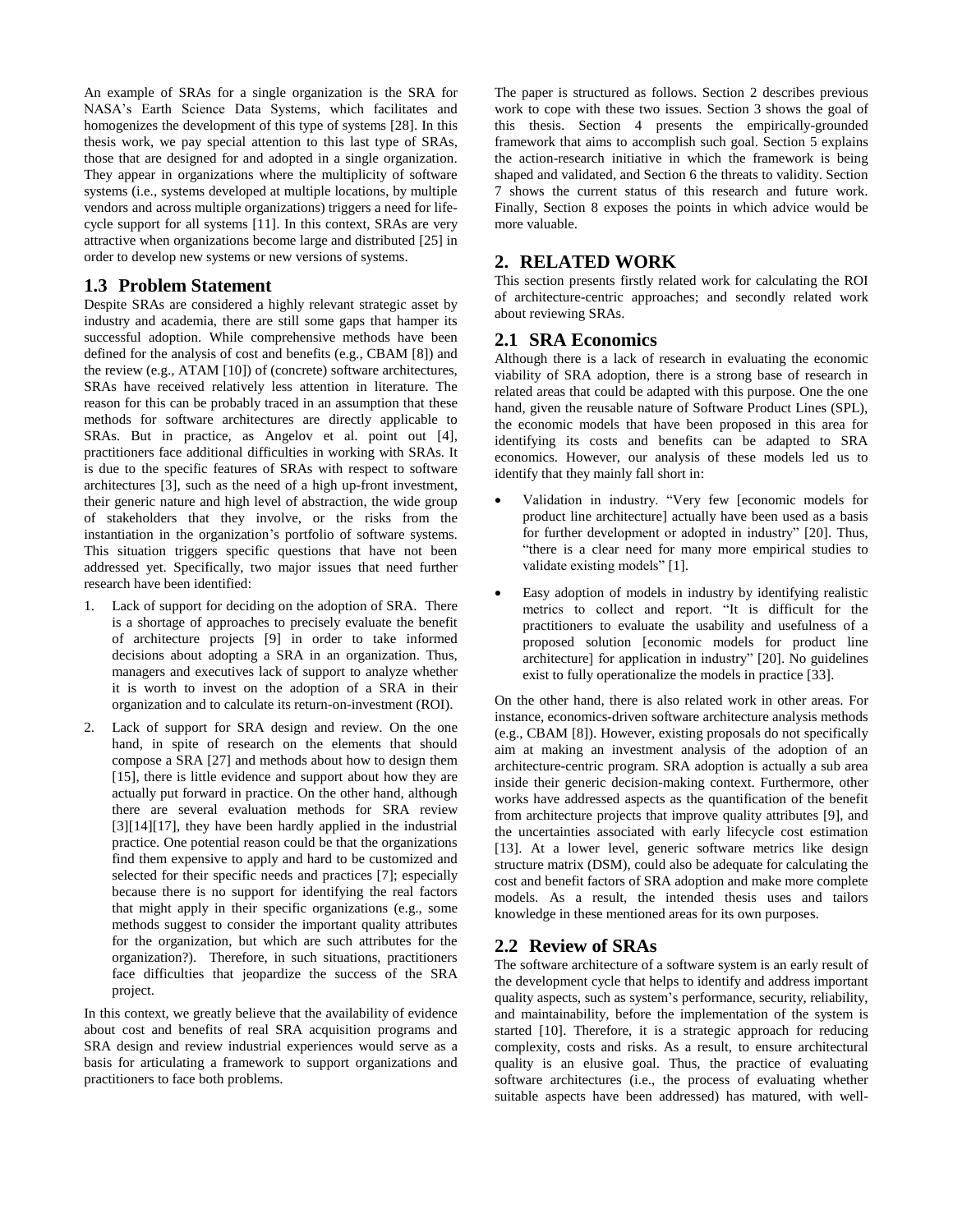known methods such as ATAM [\[10\],](#page-7-10) which helps stakeholders understand the consequences of architectural decisions with respect to the software system's quality attribute requirements.

Existing methods for software architecture evaluation have been previously applied for SRAs, such as in [\[3\]\[14\]](#page-6-3)[\[17\].](#page-7-12) However, "the software engineering community rarely adopts the methods and techniques available to support disciplined architecture review processes" [\[7\].](#page-7-13) Four possible reasons for this are:

- As Ali Babar et al. point out, we think that "there remains a need for systematically accumulating and widely disseminating evidence about the factors that may influence the selection and use of different methods, techniques, and tools for architecture evaluation" [\[6\].](#page-6-7)
- Evaluation methods do not include evidence about relevant aspects of SRAs, such as which quality attributes are relevant in this type of projects.
- Evaluation teams need to have the vision from all stakeholders (e.g., project managers, software architects, developers, etc.). This is not always supported by evaluation methods, leading to problems while conducting architectural reviews. Each of these stakeholders has a vested interest in different architectural aspects, which are important to analyze and reason about the appropriateness and the quality of the reference architectur[e \[14\].](#page-7-17)
- There is a lack of recent research that proposes means to evaluate reference architectures [\[26\].](#page-7-1)

These four issues can be addressed by collecting evidence about the factors that influence the selection of evaluation methods, studying the important review criteria and the interest of essential stakeholders. For this reason, more and more empirical studies to support SRAs theory are starting to be conducted, as [\[4\]\[16\]](#page-6-2)[\[21\].](#page-7-18)

### **2.3 What is it needed?**

This state-of-the-art drove us to:

- The formulation of an economic model for SRAs built upon:
	- o Cost and benefit factors from product line architecture models that are easy-to-apply by the industry. The goal is to provide guidelines to fully operationalize the model in practice.
	- o The gap of SRA economics inside the software architecture decision-making context.
	- o Generic software metrics that can quantify new cost and benefit factors.
- The study and collection of evidence about relevant aspects to support the design of SRA and the use of architecture evaluation methods. In [21], we identified six qualitative relevant aspects (overview, requirements, architectural decisions, business qualities, methodology and technologies) which we take as a primary input for their further refinement based on the evidence from organizations.

### <span id="page-2-0"></span>**3. RESEARCH OBJECTIVES**

This section exposes the goal of this thesis: to support organizations to decide on the adoption of SRAs and its subsequent design and suitability for the organization purposes. As stated above, such a goal will be dealt with by exploiting real evidence. It is divided into two Research Questions (RQ), which respectively deal with the two problems stated in Section [1.3.](#page-1-1)

#### **3.1 Research Question 1**

The creation and maintenance of complex software systems involves making a series of business-critical architecture design decisions. Imagine that you are the CIO of an organization with a wide portfolio of software systems. You have read about the expected benefits that a SRA may bring to your organization, e.g., standardization of concrete software architecture of systems, greater reuse, shorter time-to-market, reduced costs, reduced risk, support for system development at multiple locations, by multiple vendors and across multiple organizations, and so on. Therefore, you are considering adopting an existing or new SRA to create and maintain your organization's software systems. However, how do you know if it is worth for your organization to invest on the adoption of a SRA? This question could be answered by making a business case with the help of an economic model for SRAs. In the SRA context, an economic model is needed to help making business cases. An economic model should take into account costs, benefits, risks, and schedule implications. An economic model to perform cost-benefit analysis on the adoption of SRA is a key asset for optimizing architectural decision-making.

Reifer defines a business case as the "materials prepared for decisions makers to show that the idea being considered is a good one and that the numbers that surround it make financial sense" [\[31\].](#page-7-19) That is, business cases enable to justify investments in technology. Spending in the adoption of a SRA without a previous and trustworthy analysis seems to be reckless and can lead to a disaster. This triggers the statement of the RQ 1:

#### **RQ 1. How can organizations be supported to quantitatively analyze the up-front investment on the adoption of a SRA?**

The objective of the RQ 1 is to provide guidelines to support organizations to quantitatively analyze if it is worth to adopt a SRA. Such an objective consists of constructing an economic model that supports the decision of adopting a SRA. This analysis optimizes the decision-making process when studying whether to make the strategic move to SRA in an organization.

This research question is divided into four sub-research questions. The motivation of each sub-research question is as follows. First of all it is needed to understand the context in which SRAs are adopted (RQ 1.1). Second, to identify the data that can be easily collected in the industry to quantify the costs and benefits of SRAs (RQ 1.2). Third, to define the actual costs and benefits implied by SRA adoption (RQ 1.3). Finally, to make the business case for the adoption of SRAs (RQ 1.4).

- RQ 1.1: How are SRAs used in practice?
- RQ 1.2: Which available data do organizations have to quantitatively calculate the costs and benefits of adopting a SRA in an organization?
- RQ 1.3: Which are the cost and benefit factors of acquiring a SRA in an organization?
- RQ 1.4: How is it possible to calculate the ROI of the adoption of a SRA in an organization?

#### **3.2 Research Question 2**

Introducing a SRA into an organization not only involves making a decision considering the aforementioned productivity issues, but also involves the analysis of risks, non-risks, benefits and tradeoffs. Whereas productivity is actually measured in terms of effort/cost and economic benefits, architectural quality is usually estimated in relation to eliciting implicit and explicit requirements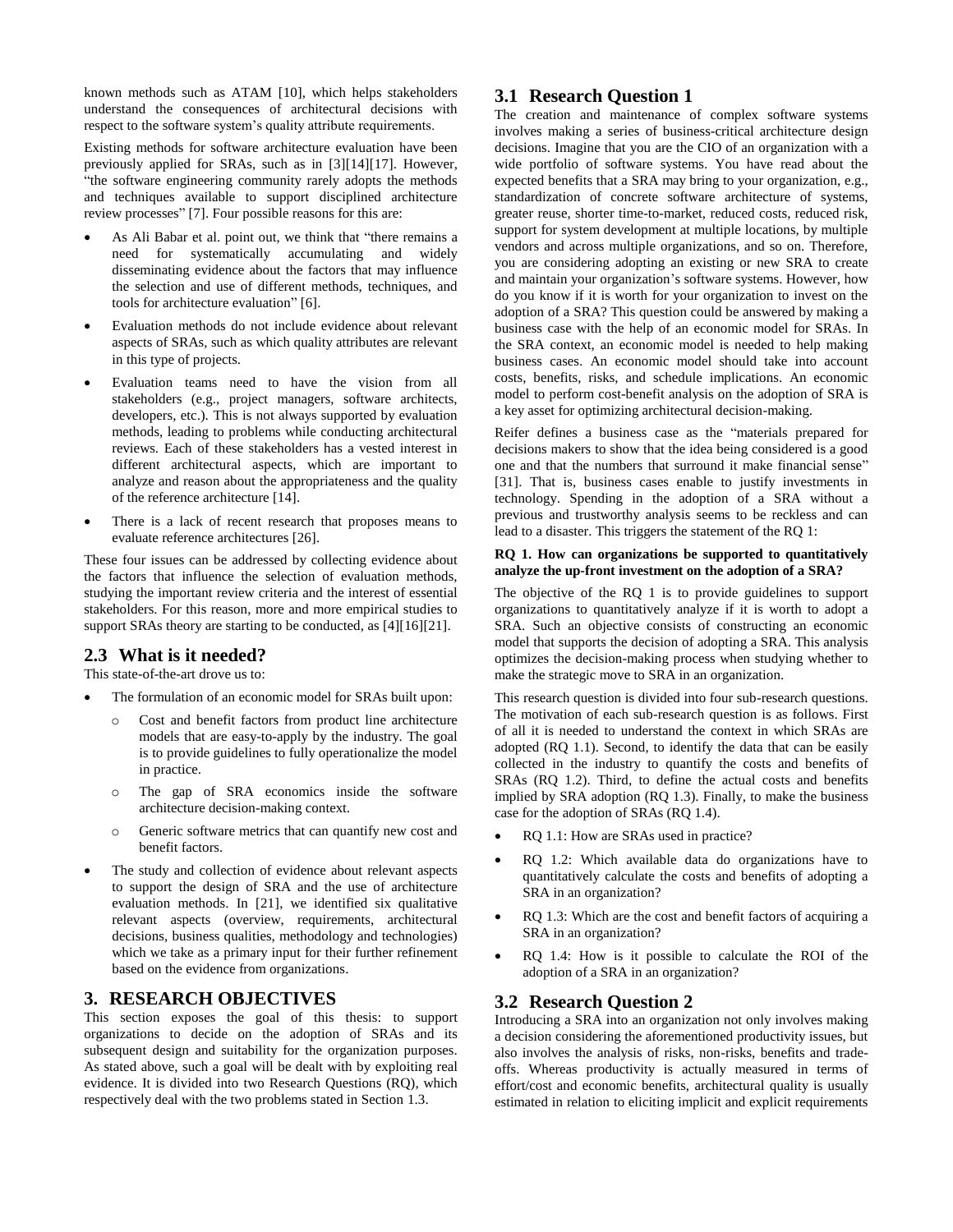of the different stakeholders affected by the development of the system. Nevertheless, both views are necessary to achieve a comprehensive analysis of the system.

To help organizations to cope with architectural quality during the design and review processes of SRAs, we propose to accumulate real evidence about the relevant aspects for SRAs from key stakeholders (e.g., which quality attributes they mainly enforce). This triggers the statement of the RQ 2:

#### **RQ 2. How can organizations be supported to deal with architectural quality from its own industrial evidence?**

The objective of the RQ 2 is to support practitioners to deal with architectural quality by providing them a way to gather its own industrial evidence about the aspects that matter for their SRA. Such gathered aspects are aimed to be used to feed any existing architectural evaluation method. Specifically, this research question is divided into five sub-research questions. These RQs address relevant aspects for the design and review of SRAs: business qualities (RQ 2.1), elements (RQ 2.2), requirements (RQ 2.3), architectural decisions (RQ 2.4), and supportive technologies (RQ 2.5) respectively.

- RQ 2.1: How different stakeholders perceive the potential benefits and drawbacks of SRAs?
- RQ 2.2: Which are the elements that compose a SRA and what is their potential reuse across domains?
- RQ 2.3: Which quality attributes does a SRA enforce?
- RQ 2.4: How are architectural decisions taken and documented in SRA projects?
- RQ 2.5: Which supportive technologies (i.e., methodologies, tools) are currently being used in SRA projects?

The next section presents an empirically-grounded framework that aims to provide means to answer these RQs.

#### <span id="page-3-0"></span>**4. RESEARCH APPROACH**

Empirical research is a way of gaining knowledge by means of direct and indirect observation or experience. One of the objectives of Empirical Software Engineering is to gather and utilize evidence to advance software engineering methods, processes, techniques, and tools. This thesis proposal fosters the conduction of empirical studies as a way to incrementally build up SRA theory. The next section describes the expected contribution of this thesis: a Framework for SRA Analysis and Review.

#### **4.1 An Empirically-Grounded Framework**

To accomplish the goal of this research, we plan to devise a framework by providing procedural guidelines for setting up and carrying out empirical studies. The framework is composed of an assortment of empirical studies that would help organizations to deal with RQ1 and RQ2. Each empirical study fits into one of the three steps for empirical research suggested by Wohlin et al. [\[39\]:](#page-7-20) *understand*, *evaluate* and *improve*. The main idea is that it is in most cases impossible to start improving directly and that empirical studies can be complementary and support each other (e.g., results from a preceding study can be used to corroborate or develop further these results).

The framework explicitly deals with the understanding and evaluation steps. The improving step is achieved by iteratively applying the evaluation step and considering the lessons learned. The studies should be conducted sequentially.

[Figure 2](#page-3-1) describes the studies that compose the framework. The rows indicate the step in which the study is being applied whereas the columns show the RQ that the study approaches.

As shown by [Figure 2,](#page-3-1) the framework is composed of four studies, two for each RQ:

- RQ 1 is supported by two studies:
	- o A Survey to check existing value-driven data in organizations. It aims to provide support or guidelines to check existing value-driven data in the organization in order to perform a quantitative evaluation.
	- o An Economic model to calculate the ROI of adopting a SRA. It aims to provide an economic model to calculate the ROI of adopting a SRA.
- RQ 2 is supported by two studies:
	- A Survey to understand the impact of using a SRA. It aims to provide support or guidelines to understand the impact of using a SRA in the organization in order to perform a qualitative evaluation.
	- o An architectural evaluation method specific for SRA. The above survey helps to provide support for the selection of an architectural evaluation method for SRA and easy its conduction with information from key stakeholders. As explained in Section [2.2,](#page-1-2) currently, there exist evaluation methods. Therefore, the framework just enables practitioners for the smooth application of such existing methods.



<span id="page-3-1"></span>**Figure 2. Empirically-grounded framework to support organizations on SRA adoption, design and review.**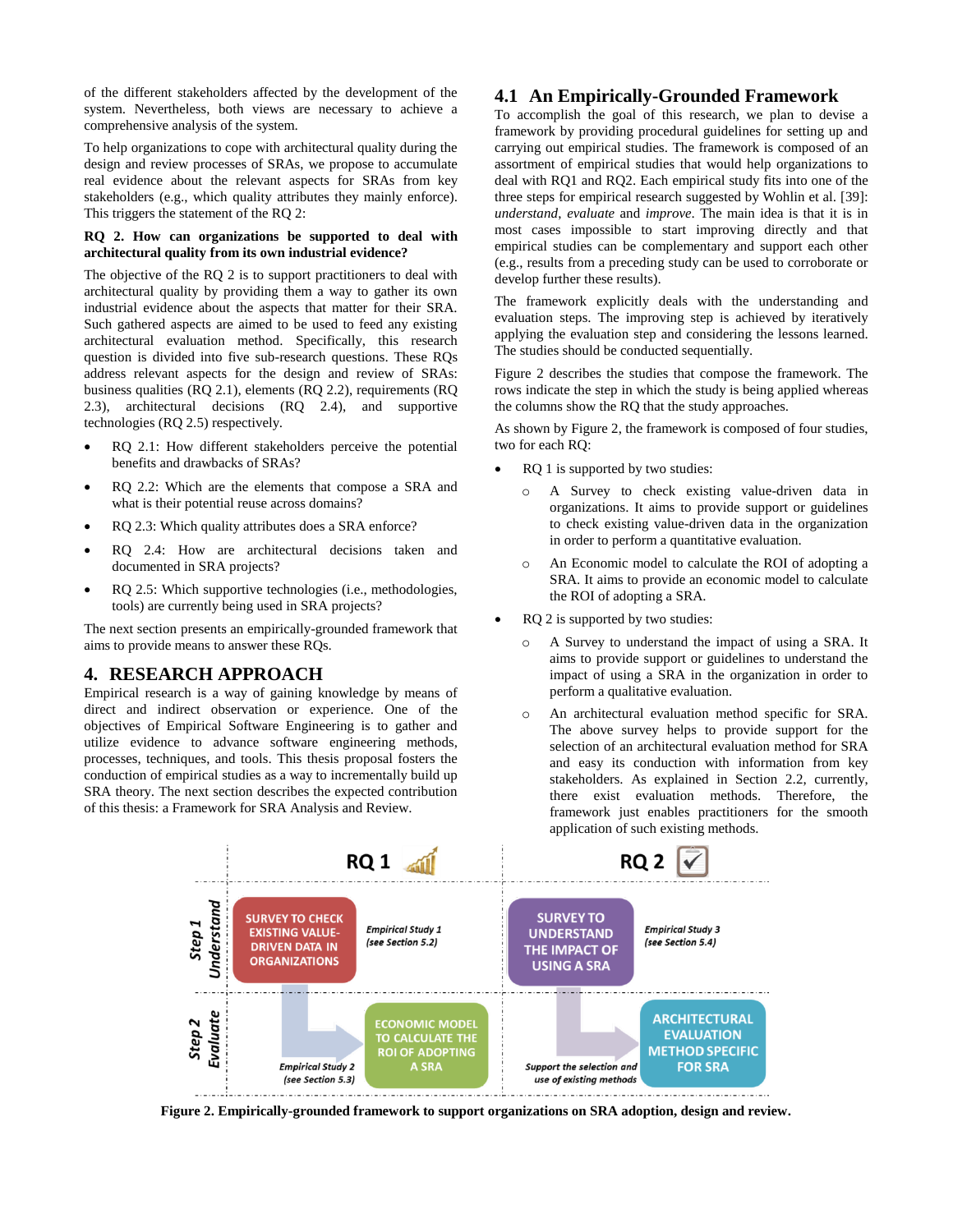#### <span id="page-4-0"></span>**5. ACTION-RESEARCH PROJECT**

This research has its origin in an ongoing action-research initiative among our research group and *everis*, a consulting company. Action research is "learning by doing" - a group of people identify a problem, do something to resolve it, see how successful their efforts were, and if not satisfied, try again [\[18\].](#page-7-21) As a result, the aforementioned framework is being devised by applying the action-research cycle in *everis*: 1) diagnosis of a problem, 2) examination of options to solve the problem, 3) selection of options and execution, 4) analysis of the results, and, 5) repeat for improvement.

As a consulting company, *everis* offers solutions for big businesses (e.g., banks, insurance companies, public administration, utilities, and industrial organizations) that need to manage a wide portfolio of software systems that share a specific-domain. Given the complexity of the resulting information systems, which integrate bespoke applications with commercial packages, these systems need high-quality software architecture. This is the service that organizations hire to *everis*. The solution provided by *everis* is based on the adoption of a SRA in the organization, from which concrete software architectures are derived and used in a wide spectrum of software systems.

In this context, *everis* commissioned our research group two main tasks (respectively aligned with our RQs):

- to calculate the ROI that organizations get after adopting a SRA.
- and to gather evidence to support the design and review of SRAs for their clients.

Precisely, the architecture group of *everis* experienced difficulties to cope with the two issues that we are coping with in the RQs. As a consequence, we are applying the studies envisaged in RQ 1 in order to calculate the ROI derived from SRAs that *everis* created (or plan to create) for organizations. On the other hand, to support them to achieve architectural quality, we plan to conduct the studies of RQ 2. To do so, it is necessary to contact SRA's stakeholders [\[22\].](#page-7-22) In *everis*, three essential roles are distinguished: *software architects* that cooperatively work to figure out a SRA to accomplish the desired quality attributes and architecturally-significant requirements of the client organization; *architecture developers* that are responsible for coding, maintaining, integrating, testing and documenting the SRA's software components; and *application builders* that take reusable components from the SRA and instantiate them to build concrete software architectures for software systems.

#### **5.1 Framework Shaping and Validation**

The expected result of this thesis is the empirically-grounded framework aforementioned (see [Figure 2\)](#page-3-1). The framework will be incrementally constructed based on the action-research approach in *everis*. *everis'* results will be suitably packaged with the aim of being applied in similar organizations. Furthermore, for its shaping and validation, the research is divided in two stages: the formative and the summative stages.

During the formative stage, we will conduct empirical studies 1, 2 and 3 (detailed below) in *everis*. As their conduction advances, their feedback will contribute to incrementally shape and package obtained results.

The summative stage will take place once the framework has been adequately improved, shaped and packaged. The primary role of this stage will be to validate the final version of the framework with practitioners.

The next three sub-sections respectively describe how the studies of the framework have been designed and are being conducted in the action-research initiative with *everis*.

# **5.2 Empirical Study 1**

**Objectives of this study**. The objective of this survey is to identify the quantitative information that can be retrieved from past projects in order to feed the economic model (see Empirical Study 2 below). The main perceived economic benefits on the use of SRAs are the cost avoidance in the development and maintenance of systems due to the reuse of software elements and the adoption of best practices of software development that increase the productivity of developers. The economic model needs this data to define and calibrate the parameters to calculate the ROI of adopting an SRA in an organization.

**Method**. Exploratory surveys with personalized questionnaires applied to relevant stakeholders to find out the quantitative data that has been collected in SRA projects and application projects.

**Sampling**. A sample of 5 *everis*' SRA projects and 5 applications built upon such SRAs have been selected, and their respective software architects and application builders.

**Approach for data collection**. We use online questionnaires to ask software architects and application builders about existing information in past projects for calculating cost avoidance from SRA reuse in applications. The questionnaire is composed of yes-no questions asking if specific metrics are available for SRA projects. Questionnaires enable the addition of comments and metrics if desired by the interviewees.

**Data Analysis Methods and Techniques**. The data analysis consists of counting in how many projects a specific metric is available.

Further details of this approach have been reported in [\[22\].](#page-7-22)

# **5.3 Empirical Study 2**

**Objectives of this study**. To remain competitive, organizations are challenged to make informed and feasible value-driven design decisions. However, there is a lack of support for evaluating the economic impact of these decisions with regard to SRAs. This damages the communication among architects and management, which can result in poor decisions. This empirical study analyze whether it is worth investing in a SRA with the help of an economic model.

**Method**. A case study in which REARM [\[23\],](#page-7-23) which is an economic model for SRA adoption, is applied.

**Sampling**. A sample of 2 *everis*' SRA projects and 2 applications built upon such SRAs have been selected.

**Approach for data collection**. Results from the Empirical Study 1 revealed that the data available in order to calculate costs and benefits are effort and software metrics [\[22\].](#page-7-22) We collect these metrics, which are presented in [\[23\],](#page-7-23) from two types of tools.

On the one hand, a time tracking tool (e.g., JIRA [\[19\],](#page-7-24) Redmine [\[30\]\)](#page-7-25) to collect the invested effort from training, development and maintenance activities. Keeping track of activities is common in practice for project management and auditing.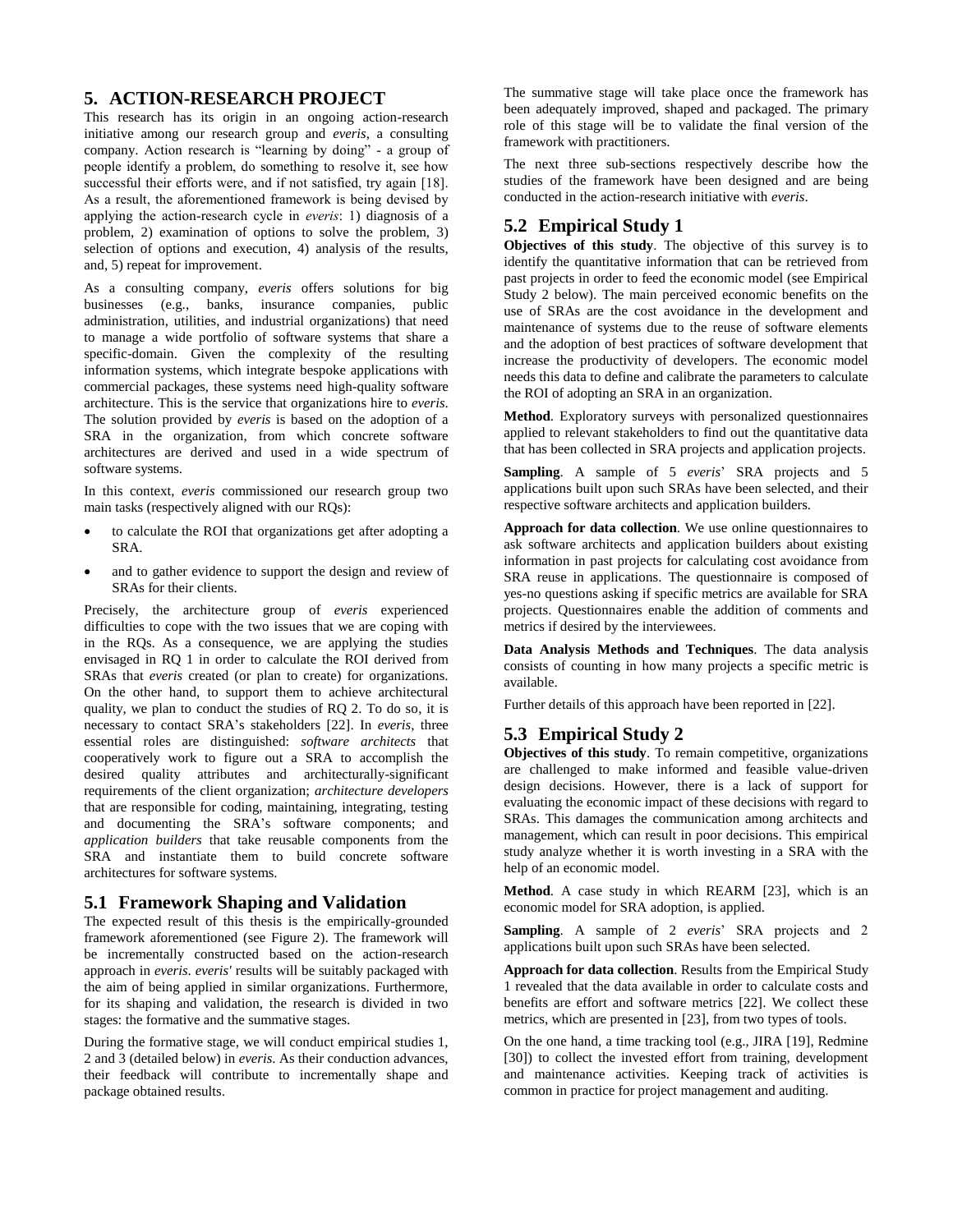On the other hand, tools that calculate software metrics to analyze the benefits that can be found in the source code. For instance, SonarSource [\[37\]](#page-7-26) offers tool support for obtaining general software metrics such as LOC, dependencies between modules, technical debt, and percentages of tests and rules compliance.

**Data Analysis Methods and Techniques**. For analyzing the output of the economic model we apply analysis techniques for business case, such as breakeven analysis, cost-benefit analysis, payback analysis and sensitivity analysi[s \[31\].](#page-7-19)

We have conducted this empirical study in a public administration. Results have been published in [\[23\].](#page-7-23)

### **5.4 Empirical Study 3**

**Objectives of this survey**. The purpose of this survey is to understand the impact of using SRAs for designing the concrete software architecture of the applications of a client organization. This is a descriptive survey that measures what occurred while using SRAs rather than why. With this survey we want to incrementally increase the evidence about key aspects that really matter to the SRA being analyzed. These key aspects correspond to the five sub-RQs of RQ 2.

**Method**. Descriptive surveys with personalized questionnaires applied to relevant stakeholders to gather their perceptions and needs.

**Sampling**. The target populations of this survey are SRA projects and SRA-based applications executed by *everis*. A sample of 9 representative *everis*' SRA projects in client organizations was selected. In these projects we plan to contact three essential stakeholders: software architects, SRA developers and application builders. All these projects were from Europe (seven from Spain).

**Approach for data collection**. On the one hand, semi-structured interviews are used for software architects. The reason of using interviews is that these roles have higher knowledge than the other roles about SRA, so we want to collect as much information as possible from them. Prior to the interviews, questionnaires are delivered to collect personal information about the interviewee and to inform him/her about the interview. On the other hand, online questionnaires are used for SRA developers and application builders, since most of their questions are about supportive technologies and their responses can be previously listed, simplifying the data collection process.

The complete version of the protocol and the questionnaires is available at [http://www.essi.upc.edu/~gessi/papers/eselaw13](http://www.essi.upc.edu/~gessi/papers/eselaw13-survey-protocol.pdf) [survey-protocol.pdf.](http://www.essi.upc.edu/~gessi/papers/eselaw13-survey-protocol.pdf)

**Data Analysis Methods and Techniques**. To perform data analysis, we apply qualitative analysis methods [\[35\].](#page-7-27) Our research team held several discussion meetings during and after data collection. For avoiding bias, the *everis*' team did not participated on these meetings (we contacted them just for serving as intermediaries for approaching to the respondents whenever we needed clarifications). We incrementally processed the manual transcriptions of all interviews and automatically got the data from the online questionnaires. We based our analysis on grounded theory techniques [\[12\]](#page-7-28) such as constant comparison and cross-case analysis [\[24\].](#page-7-29) These techniques are well-fitting in situations where the researcher does not want to use pre-conceived ideas, and instead is driven by the desire to

capture all facets of the collected data and to allow the propositions to emerge from the data.

The data analysis consisted of two steps. First, analysis is driven by coding pieces of data as the constant comparison method requires [\[35\].](#page-7-27) We first read the interview transcripts and the data from the questionnaires and attach a coding word to a portion of the text – a phrase or a paragraph. The codes are selected to reflect the meaning of the respective portion of the interview text to a specific RQ. Second, we perform cross-case analysis [\[24\]](#page-7-29) to see the different views from multiple stakeholders over the answers with the same code. We cluster all pieces of text that related to the same code to analyze it in a consistent and systematic way.

Finally, to interpret the results, we plan to hold a meeting with the *everis* team in order to discuss and improve our understanding of the results.

By the time of writing this paper, preliminary results about the RQ 2.1 have been reported i[n \[21\].](#page-7-18)

# <span id="page-5-0"></span>**6. THREATS TO VALIDITY**

This section discusses possible threats to validity of the design of the framework in the action-research project with *everis*. It is presented in terms of construct, internal and external validity as well as reliability, as proposed in [\[32\]\[40\].](#page-7-30) It also emphasizes the mitigation actions used.

### **6.1 Construct Validity**

To strengthen this aspect we have performed a rigorous planning of the study and established a solid protocol for data collection and data analysis. First of all, to start devising the framework, it became necessary to previously identify relevant aspects to assess SRAs. However, a commonly accepted set of criteria to assess SRAs does not exist [\[22\].](#page-7-22) Thus, we identified important aspects to assess SRAs out of practice and out of the literature in [\[22\].](#page-7-22) The framework envisages these aspects as a primary input for their further refinement during its formative and summative stages.

The close involvement of the *everis* team in the research planning and design is being vital to the suitable construction and development of the data collection instruments (i.e., the economic model's metrics, the interview guides and the questionnaires). In addition, these instruments have been piloted and enhanced to ensure their effectiveness. Given the involvement of the *everis* team on the study, we were aware of the importance of including specific mitigation actions for evaluation apprehension by ensuring the aggregated presentation of the responses and their confidentiality.

### **6.2 Internal Validity**

One of the main relevant decisions that directly affected the sampling approach is that we decided to first choose *everis*' projects and then participants that covered the roles we were looking for. In this way, we ensured that each participant would focus his/her answers on the context of the defined project. This would allow a better interpretation and assessment of contextual information. It would otherwise have been very difficult to interpret certain SRA influential factors related to the nature of the projects. We are aware that some possible biases may be related to this strategy, for instance that the *everis*' team chooses the most successful projects as sampling. To minimize this, we explained them the importance of having a representative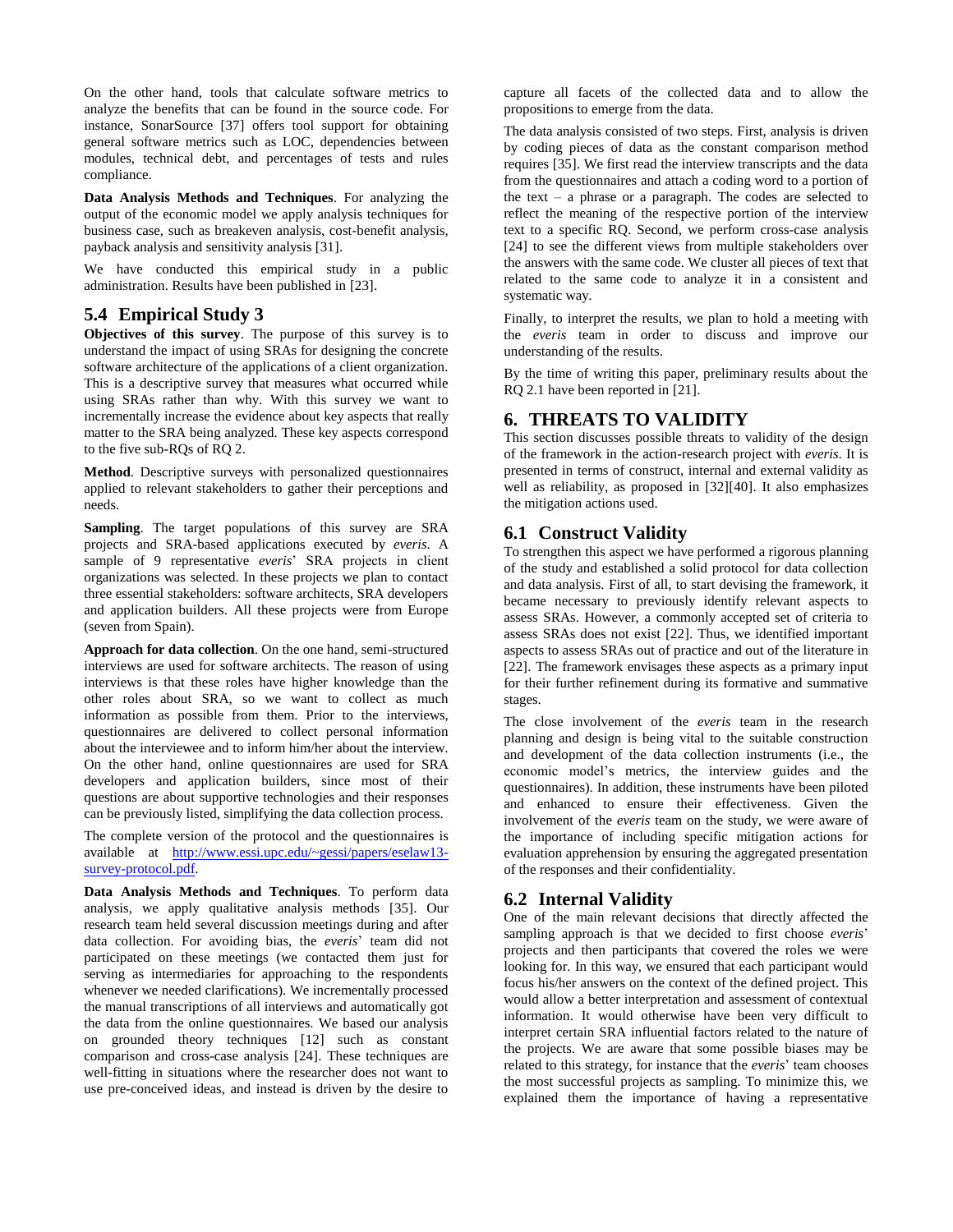sampling of the projects they perform in order to obtain reliable data.

Regarding the individuals, there is always the possibility that they forget something or do not explicitly state it when they are asked about it. To reduce this risk: 1) in the case of the interviews, we discussed some potential topics that might be omitted by the respondents, and paid particular attention to them during the interviews in order to ask for clarifications if necessary; 2) in the case of the online questionnaires, we designed them in such a way that the respondent could add additional comments and has to answer all the corresponding questions while he/she could complete the questionnaire at any time, so it gives them the possibility of consulting registries and documentation in case he/she needs to remember something; 3) in all cases we performed triangulation by adding questions aimed to confirm the correctness of the answers.

We put forward several mitigation strategies. First, recording and transcribing all interviews contributed to a better understanding and assessment of the data gathered. Second, to reduce the potential researcher bias, several meetings were held among the researchers in order to discuss the results. Third, although the access to the tools, source code and documentation is provided by the *everis*' team, the collection of metrics and data from them is done by the researchers.

#### **6.3 External Validity**

As it was mentioned in Section [1.2,](#page-0-1) SRAs are widely recognized in the industry, and other organizations present a very similar context to *everis*. As a consequence, we think that it could be possible to observe similar experiences in projects and companies with similar contexts. As Seddon et al. suggests: "if the forces within an organization that drove observed behavior are likely to exist in other organizations, it is likely that those other organizations, too, will exhibit similar behavior[" \[36\].](#page-7-31)

As future work, as part of the summative stage, we plan to replicate the framework in similar contexts to *everis*. We present the results from the studies with a detailed explanation of SRA projects' context as well as the methods and materials used. This is essential to allow the replication of the empirical studies of the framework for other SRA vendors and acquisition companies with similar contexts in order to corroborate the results and being able to generalize the results.

Moreover, we acknowledge that several other factors may influence SRA projects and their stakeholder's perceptions (as organizational processes and policies, resources, cultural issues, etc.). We, therefore plan to design the framework in a way that other factors can be included at the convenience of the organization that is applying it.

#### **6.4 Reliability**

In order to strengthen this aspect we addressed the validity of the study. Besides the strategies above, we maintained a detailed protocol, conducted the survey tasks (data collection and analysis) by at least two researchers, spent sufficient time with the study, and gave sufficient concern to the analysis of all responses. Such analysis was subsequently discussed with the *everis* team to improve the understanding and contextualization of the conclusions. Finally, in case of the existence of related theory papers or empirical studies, we study how the results from our action-research approach support or refute previous hypothesis and add new empirical-based propositions.

# <span id="page-6-4"></span>**7. CURRENT STATUS AND FUTURE OF THIS RESEARCH**

So far we have completed the following activities of the formative stage to shape the framework:

- Preliminary design of the framework [\[22\]](#page-7-22) based on the state-of-the-art and the state-of-the-practice.
- Conduction of the Empirical Study 1 [\[22\].](#page-7-22)
- Conduction of the Empirical Study 2 [23].
- Execution of the Empirical Study 3 and analysis of one group of questions (related to benefits and drawbacks [\[21\]\)](#page-7-18).

We plan in the immediate future to carry out the analysis of the remaining groups of questions from the Empirical Study 3.

Finally, we will package the final research results and validate them in the summative stage of the framework. This evaluation consists of the replication of the Empirical Studies 1, 2 and 3.

Organizations analyzing whether to make the strategic move to SRA adoption and organizations that face the design and review of SRAs will benefit from this framework.

#### <span id="page-6-5"></span>**8. ISSUES OF DISSERTATION**

There are several issues of which I would like to get feedback at the doctoral symposium, although any feedback would be welcome:

- Are there any other relevant aspects to SRAs that could be addressed in future studies?
- Are there any more ways to improve the data collection and analysis?
- How to ensure external validity for similar contexts? How is it possible to generalize/package the results without bias?

#### **9. ACKNOWLEDGMENTS**

This work has been supported by "Cátedra everis" and the Spanish project TIN2010-19130-C02-00.

#### **10. REFERENCES**

- <span id="page-6-6"></span>[1] Ali, M.S., Babar, M.A., Schmid, K.: A comparative survey of economic models for software product lines. In: Software Engineering and Advanced Applications, 2009. SEAA'09. pp. 275–278. IEEE (2009)
- <span id="page-6-0"></span>[2] Angelov, S., Grefen, P., Greefhorst, D.: A framework for analysis and design of software reference architectures. Information and Software Technology 54(4), 417–431 (2012)
- <span id="page-6-3"></span>[3] Angelov, S., Trienekens, J.J., Grefen, P.: Towards a method for the evaluation of reference architectures: Experiences from a case. In: ECSA, pp. 225–240. Springer (2008)
- <span id="page-6-2"></span>[4] Angelov, S., Trienekens, J.J., Kusters, R.: Software reference architectures - exploring their usage and design in practice. In: Software Architecture. Springer (2013)
- <span id="page-6-1"></span>[5] AUTOSAR: http://www.autosar.org/ (2013) [Online; accessed 10-Jul-2013]
- <span id="page-6-7"></span>[6] Babar, M.A., Bass, L., Gorton, I.: Factors influencing industrial practices of software architecture evaluation: an empirical investigation. In: QoSA, pp. 90–107. Springer (2007)